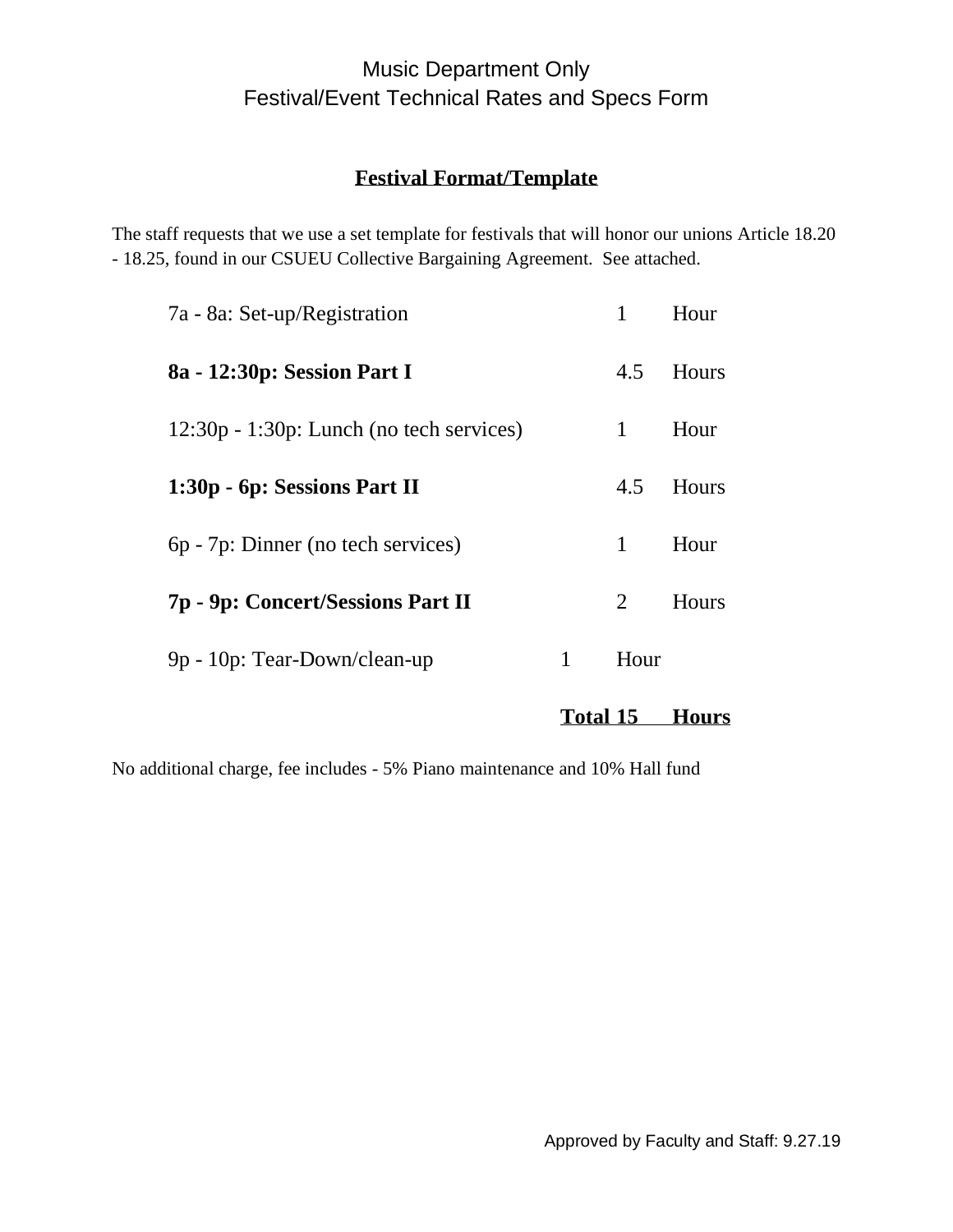# **Concert Hall and Wahlberg Recital Hall Rates**

*Festival/Event Rates do not include Gala or Special Concert fees*

- ❑ **Package One - \$0 per hour (i.e. Master classes)**
- ❑ Monday Friday 8am-5pm
- ❑ **Pre-event: Faculty/or designee are responsible for setting up the room**
- □ Faculty member responsible for overseeing safety issues and room responsibility. Must be trained for backstage procedures.
- ❑ Not open to the public, non-Fresno State active participants (liability form required)
- ❑ Classroom lighting
- $\Box$  No technical needs, No stage lightings
- ❑ No Recording, No backstage access
- ❑ Post event: doors shut and locked, room cleaned and reset

### ❑ **Package Two- \$20 per hour (i.e. Master classes)**

- ❑ Monday Friday after hours 5p-10p: weekend 8a-10p
- ❑ Faculty member responsible for overseeing safety issues and room responsibility. Must be trained for backstage procedures.
- ❑ Not open to the public, non-Fresno State active participants (liability form required)
- ❑ 1 Stage/House manager to assist with backstage doors and small stage equipment (piano, chairs, stands)
- ❑ Classroom lighting
- ❑ No technical needs, No stage lightings
- ❑ No Recording, No backstage access
- ❑ Post event: doors shut and locked, room cleaned and reset

### ❑ **Package Three- \$20 per hour (i.e. Master classes)**

- ❑ Monday Friday, 8am-5pm
- ❑ Faculty member responsible for overseeing safety issues and room responsibility. Must be trained to move piano and backstage procedures.
- ❑ Not open to the public, non-Fresno State active participants (liability form required)
- □ 1 tech manager to assist with basic technical support, wireless microphone (handheld or lapel only), playback from CD, MP3, Laptop
- $\Box$  Stage lights if needed
- ❑ No Recording, No backstage access
- ❑ Post event: doors shut and locked, room cleaned and reset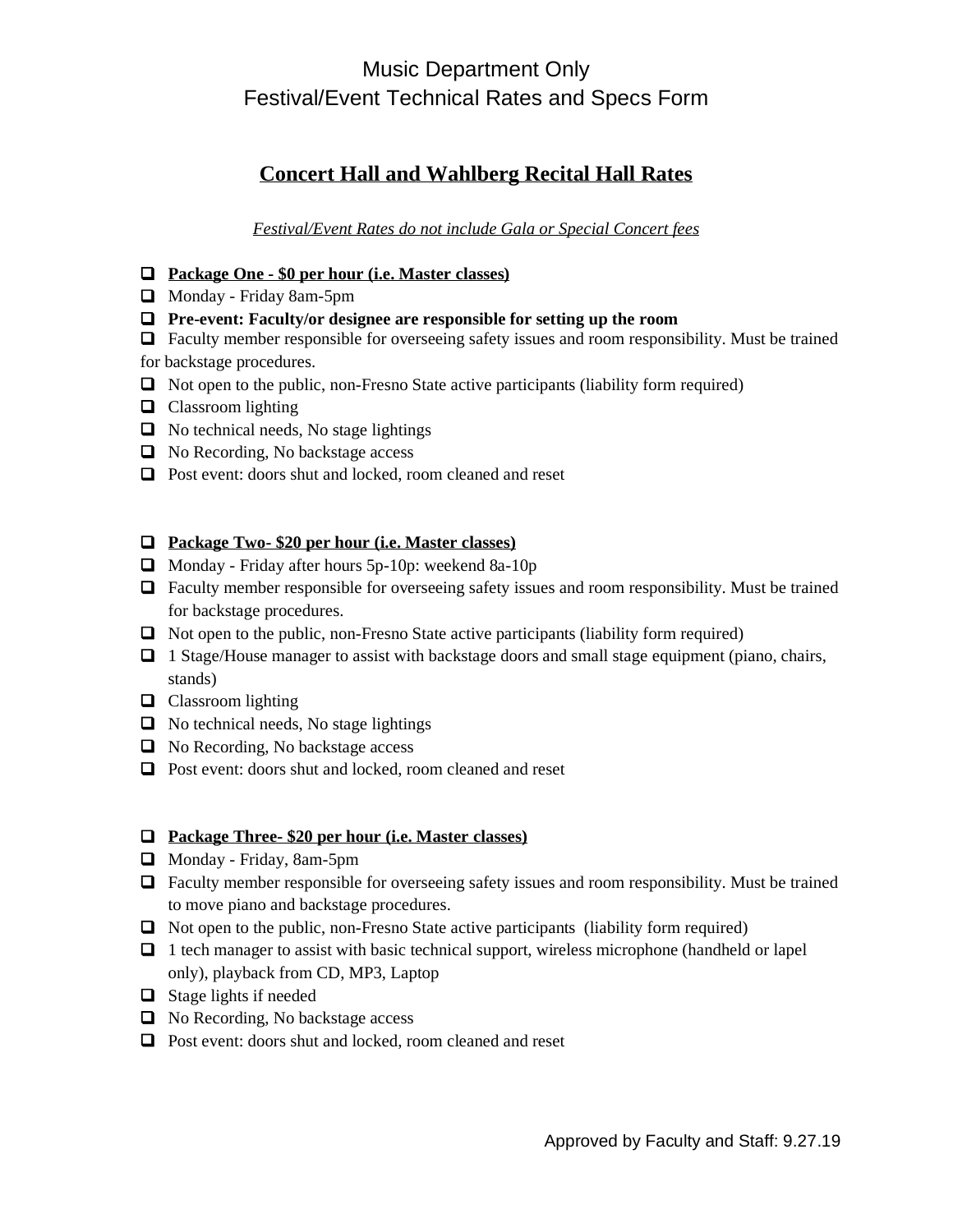#### ❑ **Package Four- \$45 per hour (i.e. Festival with no adjudicators)**

- $\Box$  Open to the public, 8a-10p; non-Fresno State active participants (liability form required)
- □ 2 House Managers for the Concert Hall to assist with doors, tickets, small stage equipment (piano, chairs, stands)
- ❑ 1 Production Staff. Includes basic technical support, up to 2 wireless microphone (handheld or lapel only), playback from CD, MP3, Laptop, and festival recordings.
- ❑ Concert Stage lights if needed
- ❑ No backstage access
- □ Optional recording for the final performance up to 45 minutes<sup>\*</sup>

#### ❑ **Package Five- \$75 per hour (i.e. Festival with adjudicators)**

- $\Box$  Open to the public, 8a-10p; non-Fresno State active participants (liability form required)
- $\Box$  Box Office (2 staff required)
- ❑ 2 House Managers for the Concert Hall to assist with doors, tickets, small stage equipment (piano, chairs, stands)
- □ 1 Production Staff. Includes basic technical support, 2 wireless microphone (handheld or lapel only), playback from CD, MP3, Laptop, and festival recordings.
- $\Box$  Recording links which includes stage recording and up to 3 judges comment recordings\*\* per group
- ❑ Concert Stage lights if needed
- ❑ If backstage access is required please choose 1 of the following:
	- ❑ Volunteers must complete training for backstage manager duties
	- ❑ \$15/hr Stage/House manager

### ❑ **Additional Fees**

- ❑ \*\$75 Recording Fee
- ❑ \$25/hr Audio Engineer for sound reinforcements
- ❑ \$15/hr Stage/House manager
- ❑ \*\*\$10 per group. Includes performance recording and up to 3 judges comment.
- ❑ \$125 Theater Moving Lights per day
- ❑ \$50 Video Projector and Screen
	- PC\_\_\_\_\_\_\_ or Mac \_\_\_\_\_\_\_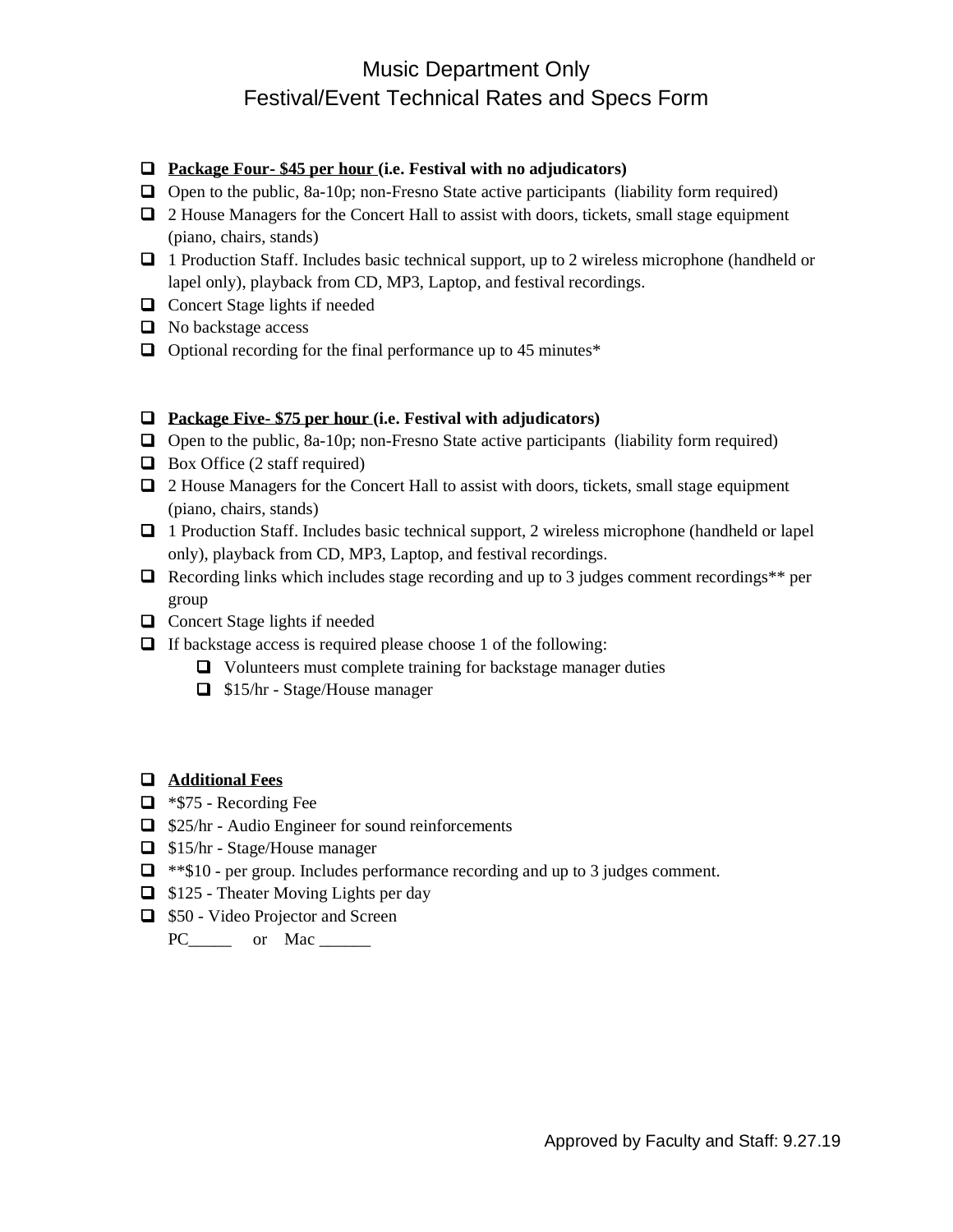### **Single Classroom Rate**

*Festival/Event Rates do not include Gala or Special Concert fees*

### ❑ **Package One - \$0 per hour (i.e. Master classes)**

- ❑ Pre-event: Faculty/or designee are responsible for setting up the room
- ❑ Faculty member responsible for overseeing safety issues and room responsibility. Must be trained for backstage procedures.
- ❑ Not open to the public OR open to the public
- ❑ Non-Fresno State active participants (liability form required)
- ❑ No technical needs
- ❑ No Recording
- ❑ Post event: doors shut and locked, room cleaned and reset

### ❑ **Additional Fees**

- ❑ \$75 Recording Fee
- ❑ \$25/hr Audio Engineer for sound reinforcements
- ❑ \$15/hr Stage/House manager
- ❑ \$10 per group. Includes performance recording and up to 3 judges comment.
- ❑ \$125 Theater Moving Lights per day
- ❑ \$50 Video Projector and Screen

PC\_\_\_\_\_\_\_ or Mac \_\_\_\_\_\_\_